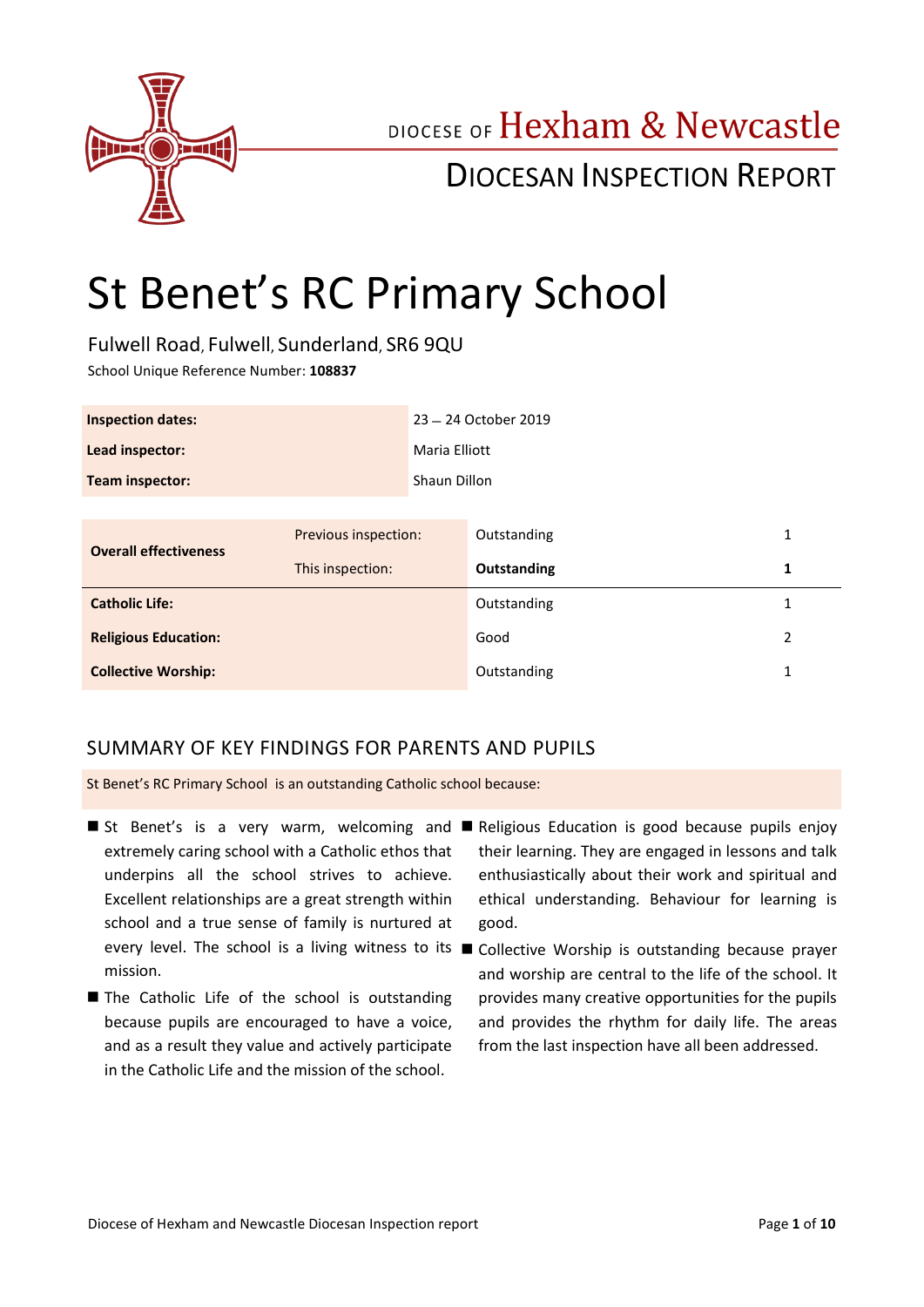## FULL REPORT

INFORMATION ABOUT THE SCHOOL

- St Benet's is a larger than average sized primary school, part of the Monkwearmouth partnership in Sunderland serving the parish of St Benet's.
- Almost all pupils are baptised Roman Catholics.
- Almost all pupils are from white British backgrounds and a very small minority are from minority ethnic groups.
- The proportion of pupils known to be eligible for the pupil premium funding is lower than the national average, but school identifies many of their families as 'working poor'.
- The proportion of disabled pupils and those with special educational needs is in line with the national average.

WHAT DOES THE SCHOOL NEED TO DO TO IMPROVE FURTHER?

- **Further develop Curriculum Religious Education by:** 
	- using feedback effectively to enable pupils to reflect on and articulate their progress.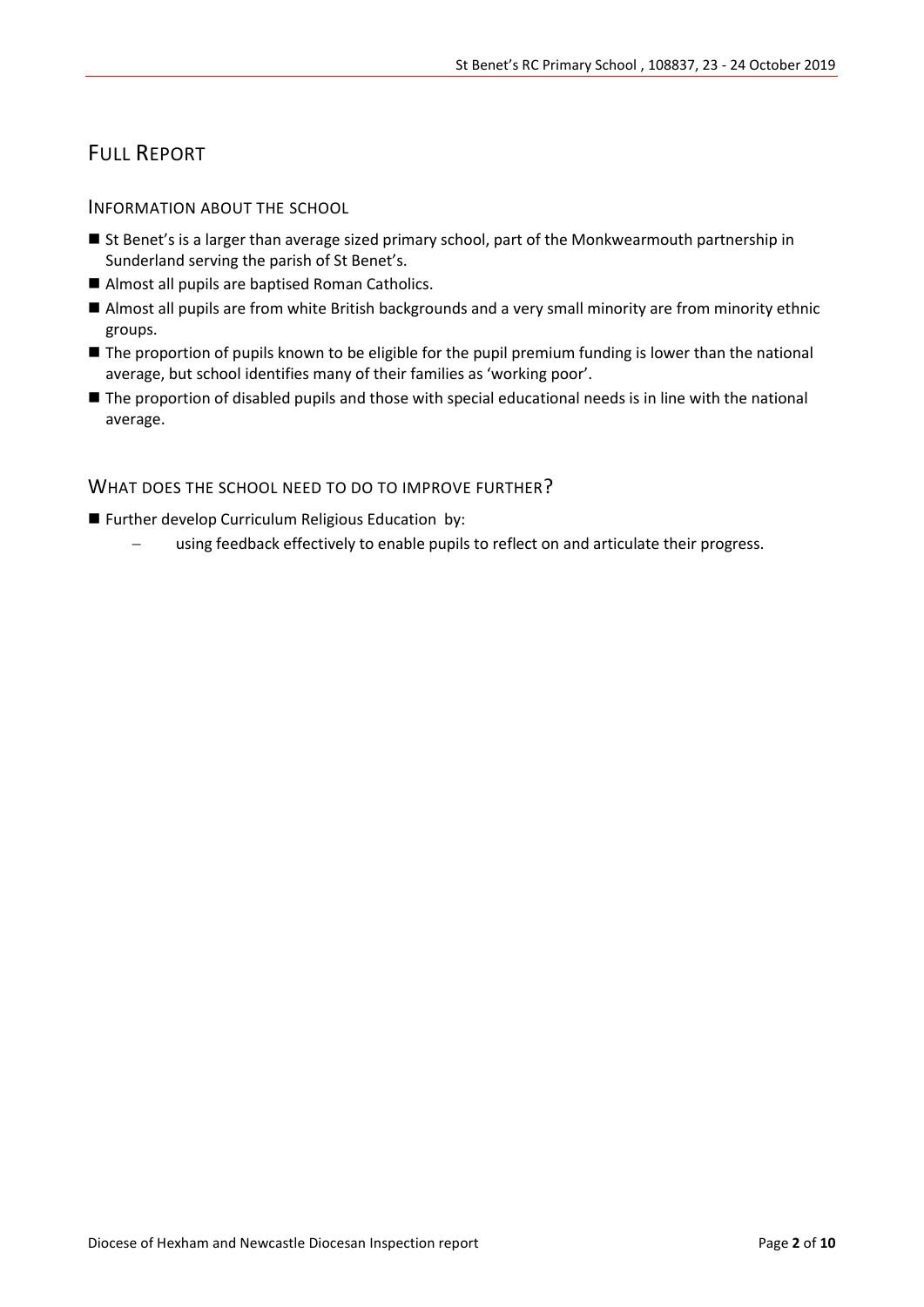## CATHOLIC LIFE

THE QUALITY OF THE CATHOLIC LIFE OF THE SCHOOL **1 1** 

- The extent to which pupils contribute to and benefit from the Catholic Life of the school.
- The quality of provision for the Catholic Life of the school.
- How well leaders and managers promote, monitor and evaluate the provision for the Catholic Life of the school.

#### **The extent to which pupils contribute to and benefit from the Catholic Life of the school is outstanding.**

- The pupils of St Benet's are fully involved in the Catholic Life of the school and benefit greatly from it. They feel they have a voice and value the contribution they can make to their school. They embrace the demands that membership of St Benet's community entails with joy and enthusiasm, and speak with passion about the many opportunities offered to promote the school ethos and mission.
- There is a tangible sense of belonging to a family which is expressed by all. This sense of family is cherished in the youngest children and nurtured as they journey through school. This was summed up by one parent who stated, 'The Catholic ethos continues throughout the school years, embedding qualities that the children take forward into adulthood'.
- Pupils at St Benet's are happy, confident and secure in their own stage of physical, emotional and spiritual growth. A legacy message, created by the outgoing year 6, is passed on to the current year 6 who wear this motto on a hooded top with great pride. The result of this is that children have a profound understanding of what it means to have a vocation and they joyfully offer their gifts in the service of others. The motto for year 6 2019 is, 'Grow in God's love with actions and words'.
- Pupils are very sensitive to the needs of others within the school, local and global communities.
- They deeply value and respect the Catholic traditions of the school and its links with the parish, partnership and diocese.

#### **The quality of provision for the Catholic Life of the school is outstanding.**

- St Benet's is a very calm and prayerful place where the school mission statement is a very clear and inspiring expression of the educational mission of the Church and is extensively displayed and interwoven into all key documentation. It is the heart of all that the school offers, forming the cornerstones for the new curriculum and is understood and lived out daily by all.
- Very effective relationships are a strength of the school and there is a strong sense of community; staff are very proud of their school and pupils and have a deep sense of being an integral part of the school family. As a result, they are fully committed to the implementation of the school ethos and mission and work very closely as a team.

| 1            |  |
|--------------|--|
| 1            |  |
| $\mathbf{1}$ |  |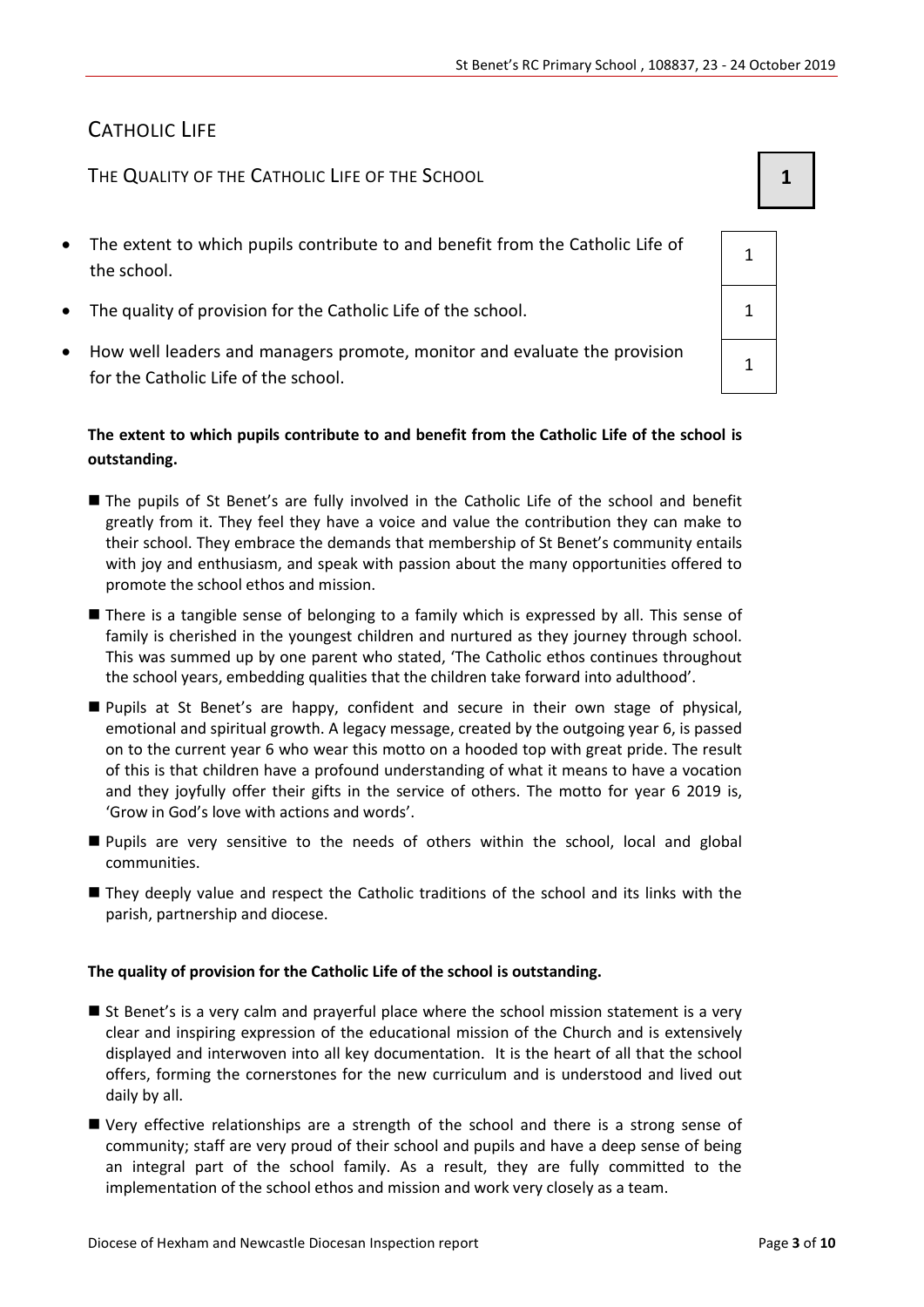- The school environment is vibrant and colourful with many thought provoking and beautifully created focal areas and displays reflecting the mission and identity of a Catholic school. The consistent use of prayer pegs displayed on class and school focal areas enhance and reinforce the school's Catholic character.
- The highest level of support is offered to pupils through effective policies and procedures; pastoral programmes, personal, social and health education (PSHE) and relationship and sex education (RSE) are very well planned and encourage the pupils to develop a sense of personal responsibility and build positive relationships.
- The school is equally attentive to the needs of the staff resulting in high morale, very positive relationships and a deep sense of belonging.

#### **How well leaders and managers promote, monitor and evaluate the provision for the Catholic Life of the school is outstanding.**

- Leaders are passionately committed to the mission of the Church. They have a very strong sense of the mission of the church and the school's role in expressing it. They provide very focused leadership and are highly visible within school as role models for the staff, pupils and parents.
- The promotion of an authentic Catholic ethos is seen as a fundamental and central role of the leadership team. This is shared by the whole community who demonstrate great pride in their school.
- The headteacher and the Religious Education coordinators are the driving force within the school and seen as a source of inspiration for the whole community.
- The school self-evaluation is aspirational and a reflection of rigorous monitoring and selfchallenge which leads to a tightly focused plan for improvement.
- The school engages exceedingly well with parents and carers to the great benefit of all its pupils and families. Parents have a very good understanding of the school's mission and are very supportive of it. They are very proud of the school. One parent spoke about how she was supported so well by the school and said that the headteacher and staff were like family and would always do whatever they could to support anyone in need. She also said that she was very proud that her children attended St Benet's and that the success of her older children was due to the foundations that had been built with St Benet's.
- Governors make a highly significant contribution to the Catholic Life of the school; they are passionate about the school's mission, ambitious for its future developments and ensure it has the highest priority.
- Governors are actively involved in the evaluation of the Catholic Life of the school and provide very effective challenge and support. They discharge their statutory and canonical duties extremely well and are committed to upholding the strong caring ethos that exists in school.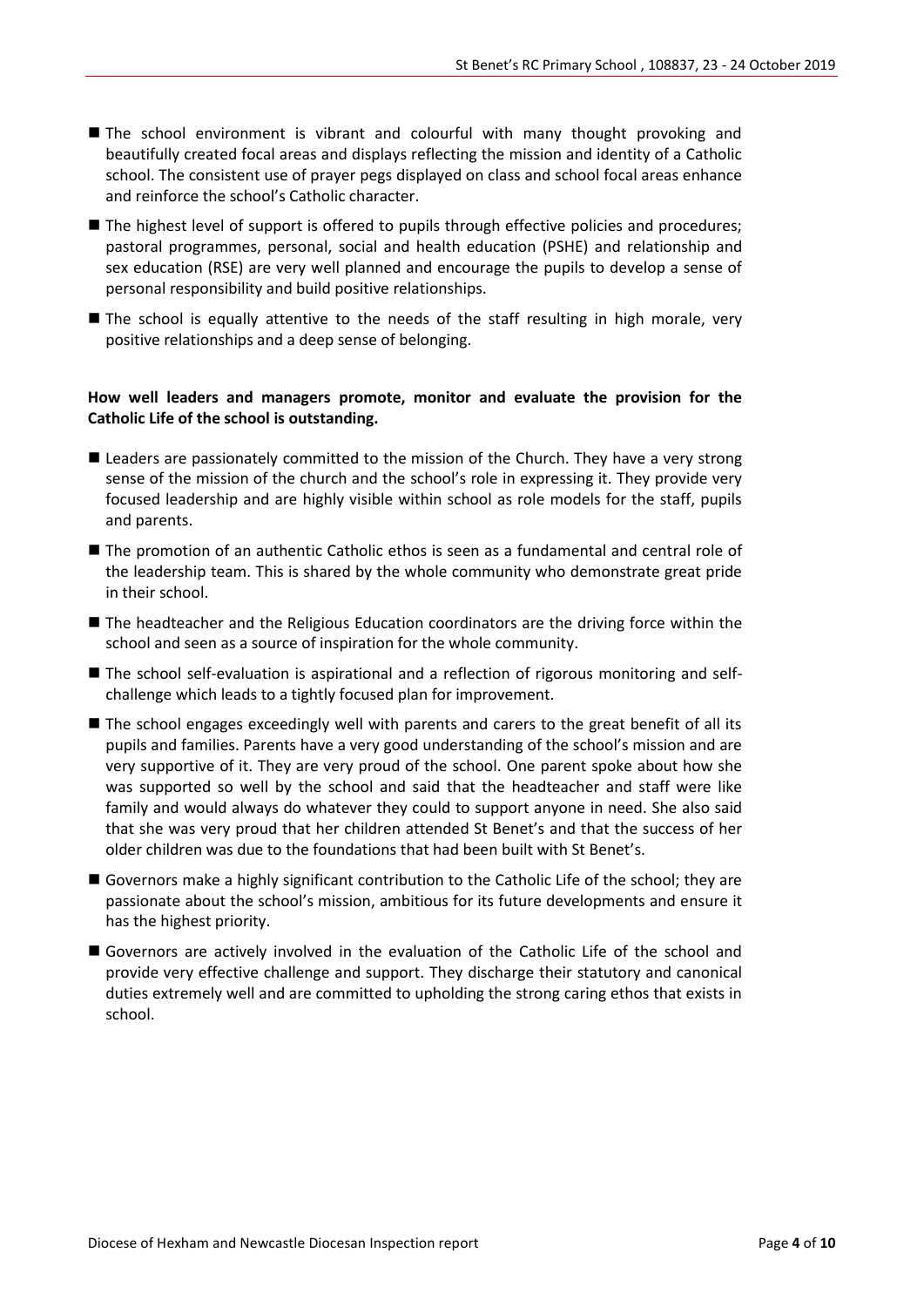## RELIGIOUS EDUCATION

### THE QUALITY OF RELIGIOUS EDUCATION **2**

- How well pupils achieve and enjoy their learning in Religious Education. 2
- The quality of teaching and assessment in Religious Education. 2
- How well leaders and managers promote, monitor and evaluate the provision for Religious Education.

#### **How well pupils achieve and enjoy their learning in Religious Education is good.**

- The vast majority of pupils enjoy their learning. They are settled for work and show good listening skills and behaviours for learning. Teachers are caring and attentive and there are positive relationships between pupils, staff and families. Pupils are keen to do their best and enjoy extended writing opportunities in their Religious Education books.
- Behaviour throughout the school day, including during lessons is a strength. Pupils show respect for each other and teachers, and there is structure and purpose to lessons. In some lessons, differentiation is well matched to pupil abilities. However, in some lessons the pace and challenge within the lesson limits progress and learning.
- Teacher assessment is becoming more embedded and as a result, pupil attainment has improved over recent years so that it is now good. Pupils are not yet fully involved in the improvement process and as a result, they are not yet able to fully articulate how they have made progress or how Religious Education impacts on their spiritual development.
- **Pupils arrive at St Benet's from supportive families who are keen to reinforce religious** literacy. Yearly cohorts receive strong spiritual guidance from foundation stage onwards. Prayer forms a central part of each day and each lesson for every child.

#### **The quality of teaching and assessment in Religious Education is good.**

- Teaching is planned throughout the school with consistency and purpose. The Come and See programme is embedded in the Religious Education curriculum.
- Driver words and Statements to Live By are used throughout the school to good effect assisting pupils in their religious formation. Teachers use a variety of teaching styles and address the needs of all children's learning; as a result, pupils are enthusiastic about their learning. Information Communication Technology, and Drama are used effectively in Religious Education lessons.
- Teaching assistants are well deployed and generally have a clear understanding of the outcomes expected by the end of each lesson. They make a positive impact on pupils and are able to support individuals or groups of pupils.
- Teaching is generally good, and at its best it is well planned and creative, fully engaging pupils. Pupils are beginning to become more able to discuss their work and how to improve it but this is not consistent across the school.

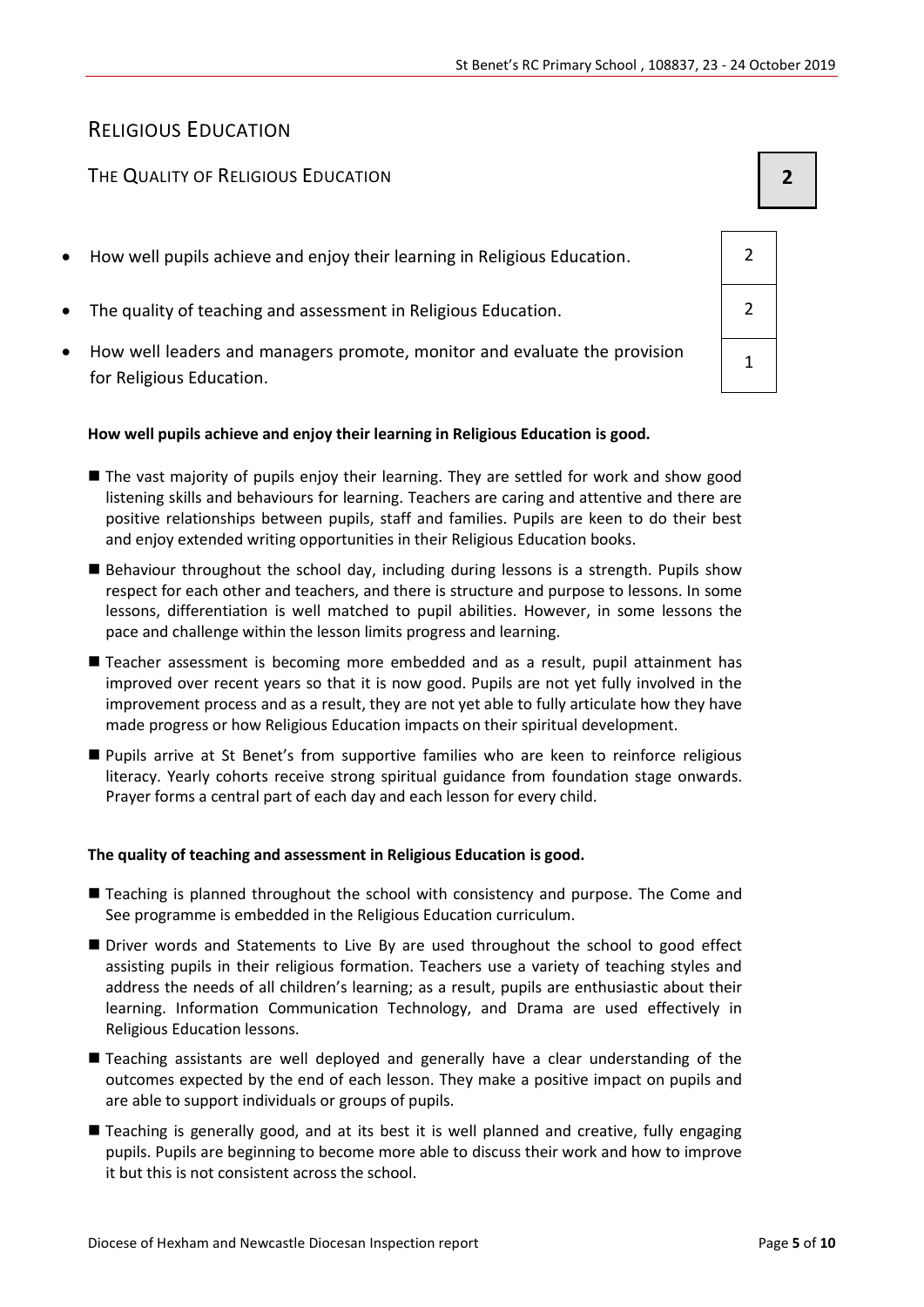- Pupils spoke about the use of stickers as part of the feedback process but viewed this as a celebration of what they had done. They talked enthusiastically about choosing prizes from the treasure chest, rather than as signposts to improve their work.
- Staff moderate samples of work as a school and with their cluster of Catholic schools. They discuss barriers to learning for vulnerable groups, look at intervention to accelerate learning and close gaps.

#### **How well leaders and managers promote, monitor and evaluate the provision for Religious Education is outstanding.**

- The headteacher and her senior leadership team have an aspirational vision for further improvement and are the driving force for improvement, working tirelessly to keep the Catholic ethos at the centre of the learning curriculum. The yearly planning and review cycle is firmly embedded and has led to new teaching strategies and approaches to curriculum development following changes to assessment.
- Rigorous monitoring through work scrutiny, skilful observation of lessons and searching evaluation of outcomes result in well targeted planning and strategic next steps for improvement.
- Every child matters at St Benet's. Staffing has been organised to ensure they are able to support and challenge pupils so that they can make the best progress possible. Pupils feel secure and as a result achieve good standards in Religious Education.
- Training is seen as important and attendance at diocesan events is always assured. Staff development needs are accurately identified by the headteacher and Religious Education coordinators and staff feel they are very well mentored, supported and challenged by them.
- Governors oversee the improvement of teaching and learning systems and they are focused in maintaining a strong distributed leadership and high standards. They work closely with the headteacher and Religious Education coordinators monitoring teaching and learning and are keen to challenge staff to achieve high standards. They are very supportive of the professional development of all staff.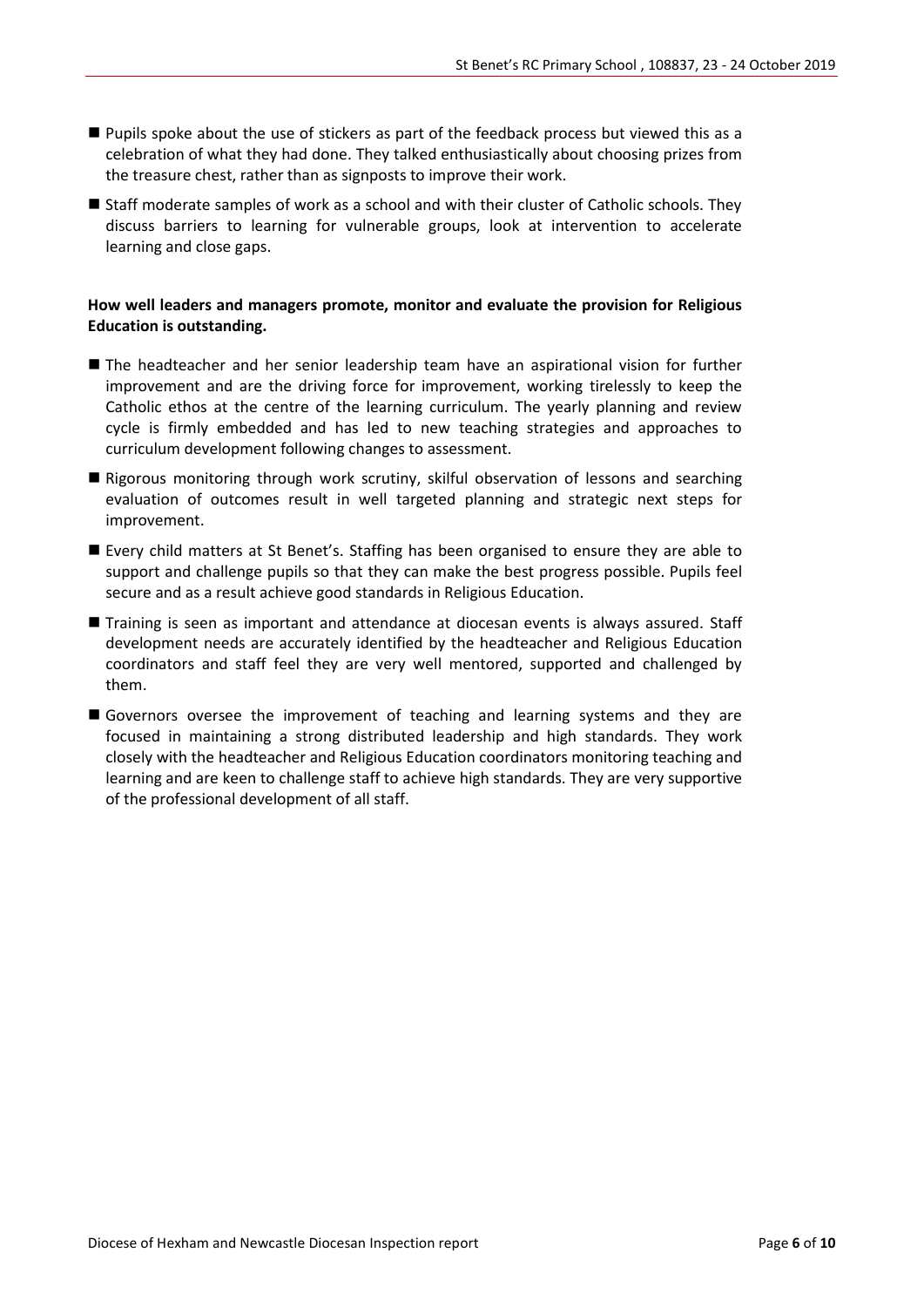## COLLECTIVE WORSHIP

### THE QUALITY OF COLLECTIVE WORSHIP **1 1**

- How well pupils respond to and participate in the school's Collective Worship.  $\vert$  1
- The quality of provision for Collective Worship. 1
- How well leaders and managers promote, monitor and evaluate the provision for Collective Worship.

#### **How well pupils respond to and participate in the school's Collective Worship is outstanding.**

- St Benet's is a very prayerful community. Acts of worship engage all pupils' interests and inspire in them deep thought and heartfelt responses. Pupils demonstrate great enthusiasm for all forms of Collective Worship; they act with reverence, sing joyfully and reflect in silence.
- **Through very effective focal areas and class worship, pupils are encouraged to create an** atmosphere for prayer and reflection. They readily take the lead in worship with confidence, independence and enthusiasm. Dependent upon their age, pupils have a very well-developed understanding of what constitutes effective worship and pupils spoke with confidence about how, in their worship teams, they used the Statement to Live By as the focus for worship.
- **Pupils have a very good understanding of the religious seasons and feasts and the different** demands this makes on worship. They demonstrated respect for, and interest in other faiths.
- The experience of living and working in a praying, worshipping community has a profound effect on the development of all pupils; one pupil stated, 'We always gather together as a family and pray. We look at our Statements to Live By. You learn to be a better person to one another, you also look on the bright side of things just like Jesus did'.

#### **The quality of provision for Collective Worship is outstanding.**

- Prayer and worship are central to the life of St Benet's and permeates all aspects of school life. Very effective Acts of Collective Worship play a key role in supporting the spiritual journey of both staff and pupils, as well as that of parents and carers.
- Each day is punctuated by prayer and worship, with staff and pupils praying together as part of the daily routine and in response to the needs of the pupils and their families, as well as local or global events.
- Acts of Collective Worship are very well resourced and are fully inclusive with a clear purpose and message. Themes chosen are linked to the school values, Statements of the Week, topical events and the liturgical year.

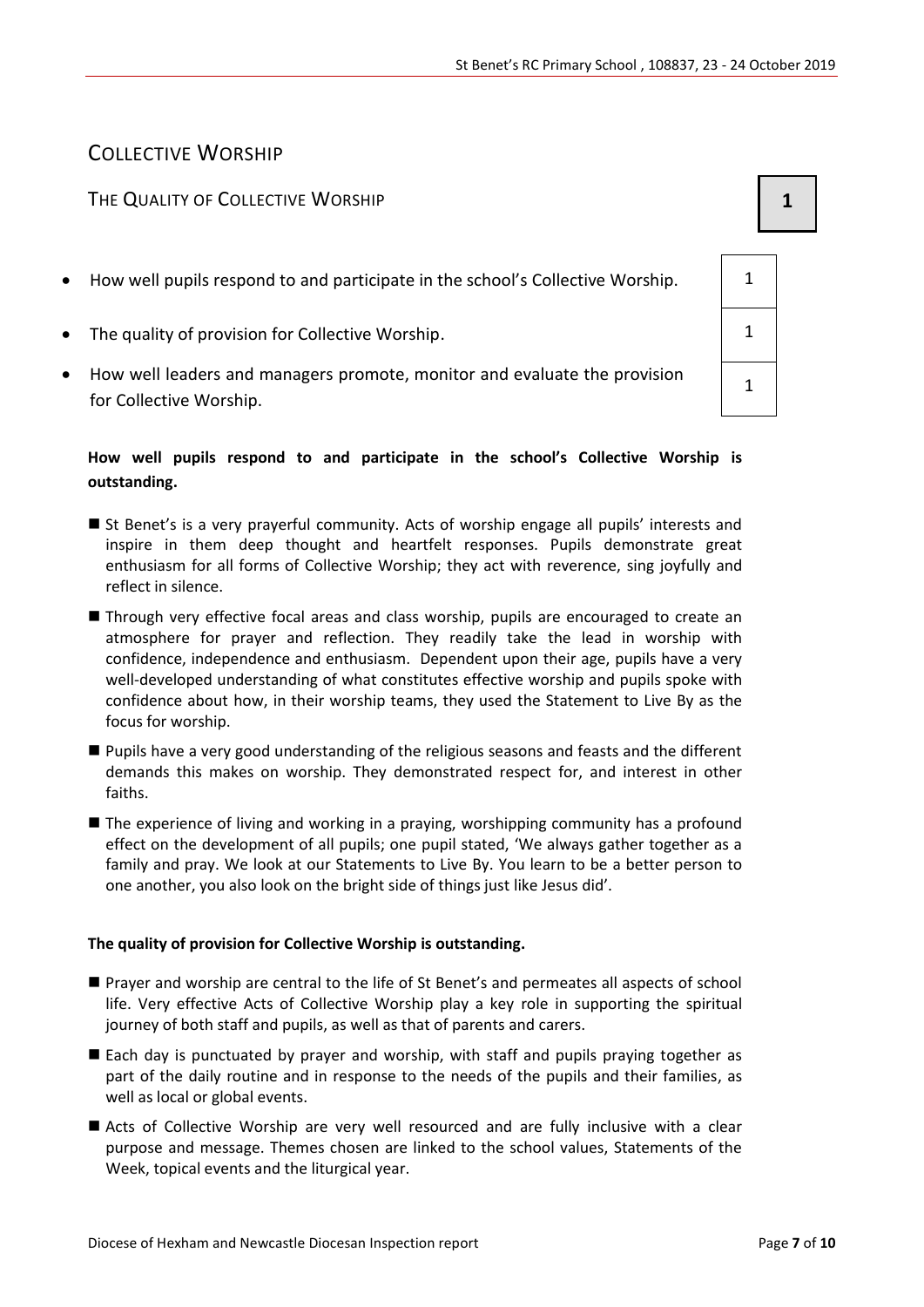- Staff are very effective role models for the pupils. They have an excellent understanding of the Church's liturgical year, feasts and seasons, and are passionate about, and highly skilled in supporting the pupils to plan and deliver high quality worship. In whole school worship the headteacher wove together the theme of never give up with the Sunday gospel and used the words of St John Henry Newman, 'A heart that speaks', to illustrate the going forth message.
- Staff are equally skilled at leading prayer for their peers, and weekly staff led prayers are very effective in allowing space for personal prayer and reflection.
- Parents speak very positively about the opportunities offered to them to join their children in worship. They spoke with great enthusiasm about the Family Liturgies they had attended, as well as the travelling crib during Advent and the Wednesday Word that encourages family prayer and worship.

#### **How well leaders and managers promote, monitor and evaluate the provision for Collective Worship is outstanding.**

- The senior leadership team display expert knowledge of how to plan and deliver high quality experiences of Collective Worship, and model high quality acts of worship. They have a very clear understanding of the Church's liturgical year stemming from their own faith and are deeply committed and passionate about passing this on and nurturing it with the pupils and their families.
- **Leaders are very effective in supporting staff to continually develop their skills in leading** Collective Worship, and staff greatly appreciate this. Focused whole school professional development is given the highest priority and very well planned to ensure all staff receive appropriate formation and training to enhance their practice.
- Senior leaders, priest and key governors are a very visible presence in school worship, both in school and in church. They have a very clear and comprehensive understanding of the strengths and areas for further development through a variety of effective monitoring activities. They continuously seek ways to further develop the prayer life of the school.
- **Leaders seek the views of pupils and parents and these responses are highly valued and** lead to further action as part of the schools ongoing self-evaluation. Parents greatly appreciate the voice they are given to respond to and evaluate Collective Worship.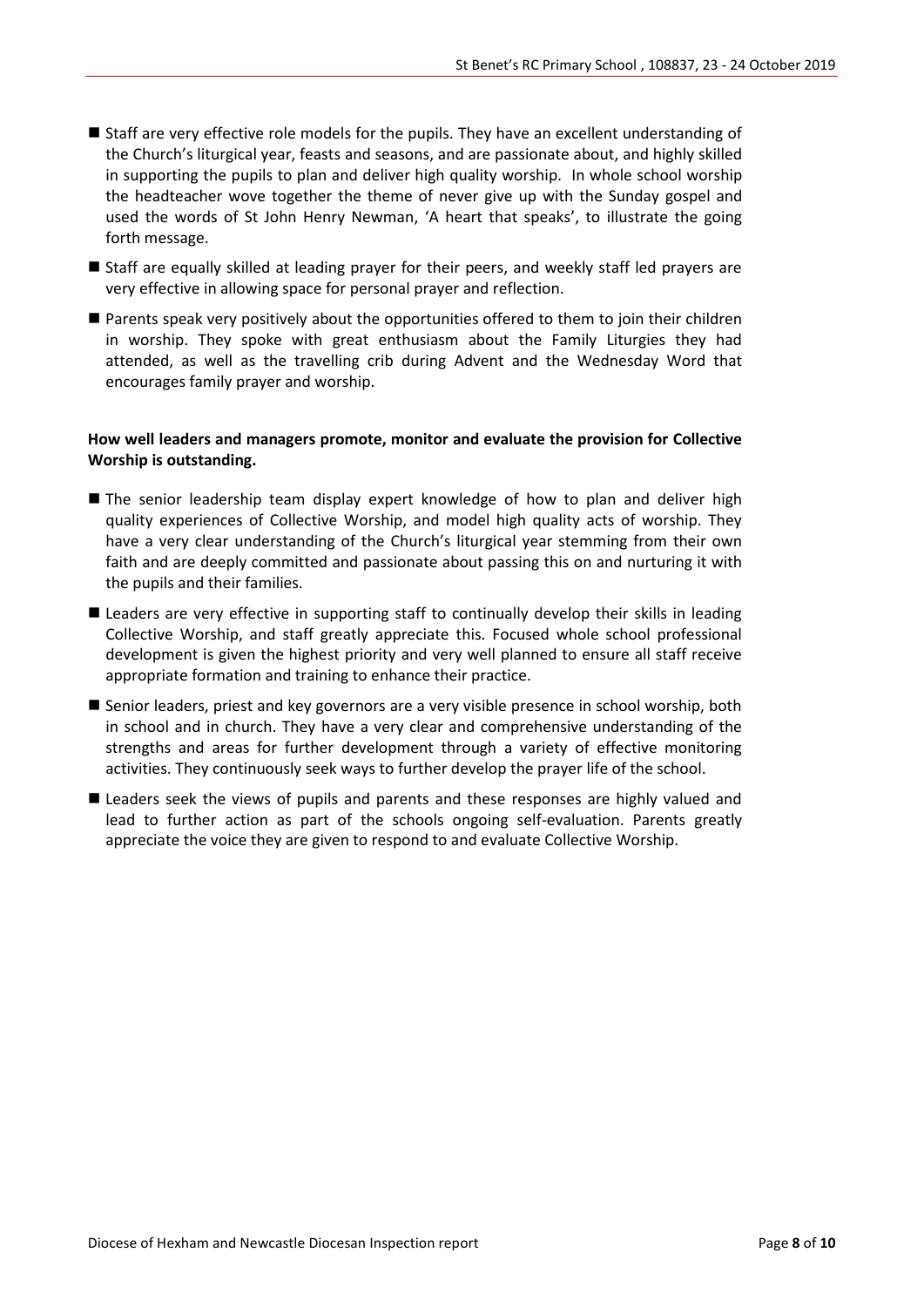## SUMMARY OF INSPECTION JUDGEMENTS

## **HOW EFFECTIVE THE SCHOOL IS IN PROVIDING CATHOLIC EDUCATION: 1**

| <b>CATHOLIC LIFE:</b>                                                                                             |  |
|-------------------------------------------------------------------------------------------------------------------|--|
| The extent to which pupils contribute to and benefit from the Catholic<br>Life of the school.                     |  |
| The quality of provision for the Catholic Life of the school.                                                     |  |
| How well leaders and managers promote, monitor and evaluate the<br>provision for the Catholic Life of the school. |  |

| <b>RELIGIOUS EDUCATION:</b>                                                                  | $\overline{2}$ |
|----------------------------------------------------------------------------------------------|----------------|
| How well pupils achieve and enjoy their learning in Religious<br>Education.                  | $\overline{2}$ |
| The quality of teaching and assessment in Religious Education.                               |                |
| How well leaders and managers monitor and evaluate the provision<br>for Religious Education. | 1              |
|                                                                                              |                |

| How well pupils respond to and participate in the school's Collective<br>Worship. |  |
|-----------------------------------------------------------------------------------|--|
| The quality of provision for Collective Worship.                                  |  |

How well leaders and managers promote, monitor and evaluate the provision for Collective Worship.

1